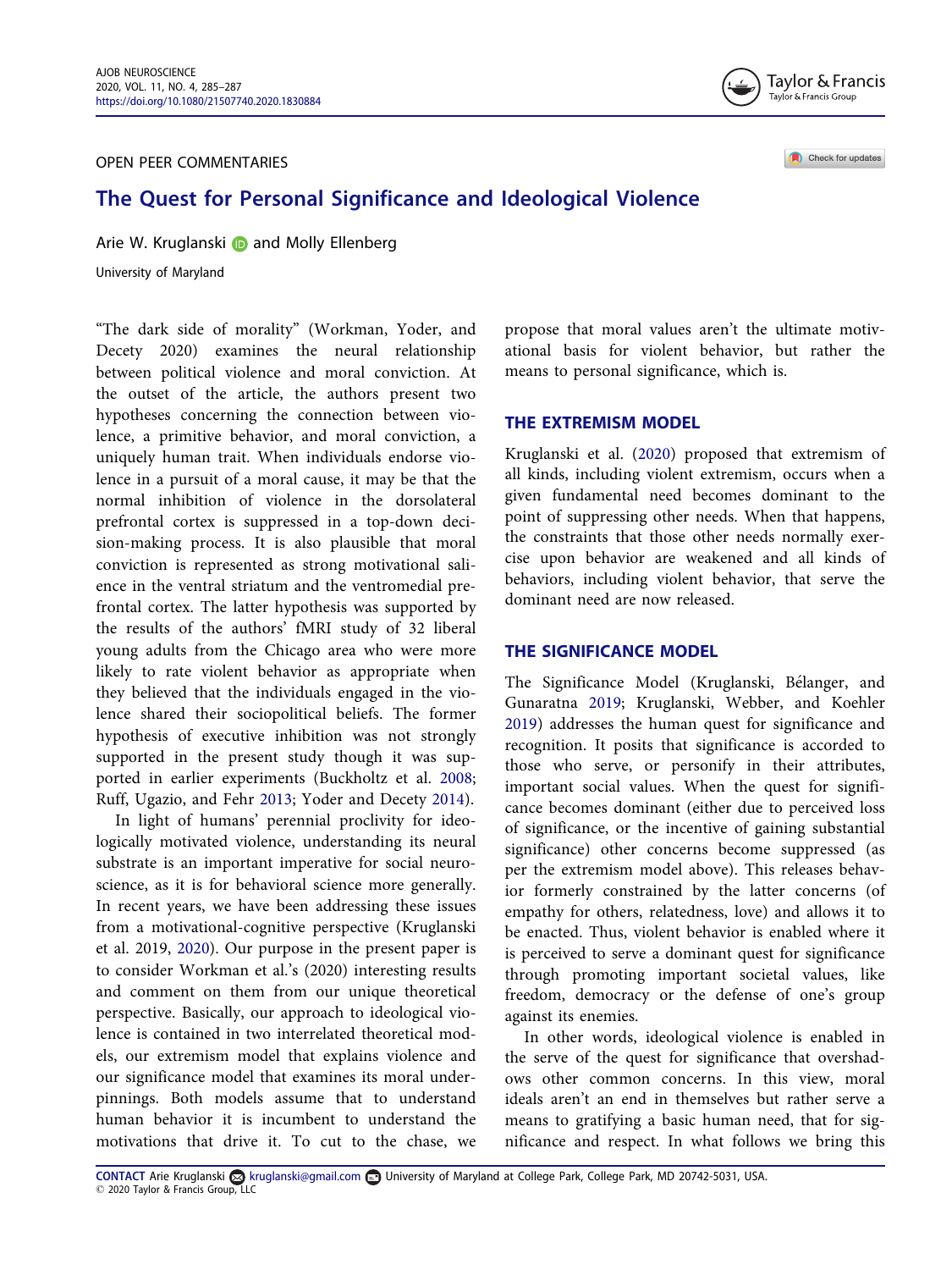<span id="page-1-0"></span>perspective to bear on Workman et al. (2020) findings.

#### WORKMAN ET AL. (2020) RESULTS

If, as we have delineated, the use, or even endorsement of violence, requires a strong motivational involvement in which a given need assumes temporary ascendance over others, this should be manifest in activity in the motivationally relevant areas of the brain. Consistent with this notion, Workman et al. (2020) find evidence for such activity in areas including the ventral striatum, ventromedial prefrontal cortex, and the amygdala, the three of which comprise a motivational reward circuit related to subjective value. Both moral conviction and participants' judgements of the appropriateness of violence were related to activity in those regions, but also and even more pronouncedly to activity in the deeper levels of the prefrontal cortex such as the posterior medial prefrontal cortex as well as other limbic areas such as the hippocampus.

These activation patterns are consistent with the notion that the participants' need for significance was aroused by scenarios depicting protestors whose values agreed with their own. Protesting on behalf of subjectively important values, of freedom, democracy, or nationalism is a means to attaining significance. Hence, it should activate the need for significance in a bottom-up fashion, that is from means to ends (cf. Shah and Kruglanski [2003](#page-2-0)). It makes sense that the entire package including the moral conviction the violence on behalf of the moral value and the motivation for significance should be related to the neural activation pattern, although Workman et al. (2020) measured only the former two (i.e. moral conviction and approval of violence). From our theoretical perspective, in fact, it is activation of the quest for significance, the need component of the phenomenon, that is important. Perhaps in subsequent work, this need could be manipulated independently, and the effect of this on ideologically motivated violence (with which one agreed or disagreed) and the corresponding neural patterns could be observed.

#### DISINHIBITION OF VIOLENCE

According to our extremism model (Kruglanski et al. [2020](#page-2-0)), the release of extreme behaviors, like violence, from the usual constraints requires that the focal need (the need for significance in the present instance) override the alternative concerns. In this respect, it is

noteworthy that Workman et al. (2020) did not find activation in the dorsolateral prefrontal cortex involved in overriding prepotent responses and applying social norms (Buckholtz and Marois [2012\)](#page-2-0). The dlPFC was activated in response to seeing photographs of morally congruent, but not incongruent, violence, suggesting that the dlPFC was involved in identifying such moral congruence, but was not correlated with participants' moral convictions about the sociopolitical issue or their judgements regarding the appropriateness of the violence. This would seem consistent with our hypothesis that a prepotent need (the quest for significance) was in fact allowed to dominate other concerns (empathy, prohibition of violence) and that, consequently the social norms that would constrain behavior inconsistent with those concerns were not applied.

It was also found, however, that the dlPFC is activated in response to assigning blame and praise to morally laden everyday actions (Buckholtz et al. [2008](#page-2-0); Yoder and Decety [2014](#page-2-0)). It was not clear to us whether these results are inconsistent with the Workman et al. (2020) finding of the absence of dlPFC activation in the present context. It is possible, for instance, that the positive response that one would expect from ideologically consistent behavior was attenuated by the enactment of violent behavior that from other perspectives is typically eliciting disapproval.

## A FINAL THOUGHT

Conceptually and methodologically, the cognitivebehavioral level analysis can afford to be a great deal more differentiated than analysis at the neural level. With respect to politically motivated violence, one can distinguish between (1) the violent behavior as such, (2) the focal need that prompted the behavior (3) the moral value (the ideal) in whose name the behavior was undertaken, (4) the alternative, pro social, needs incompatible with the behavior and so on (Kruglanski et al. [2020\)](#page-2-0). Given the plasticity of brain functions, and the multiple-functionality of brain region it is a challenge to both behavioral and neural scientists to figure out the way in which the neural substrate of complex behavioral phenomena like ideologically motivated violence is best understood.

## **ORCID**

Arie W. Kruglanski D http://orcid.org/0000-0002-4777-9299